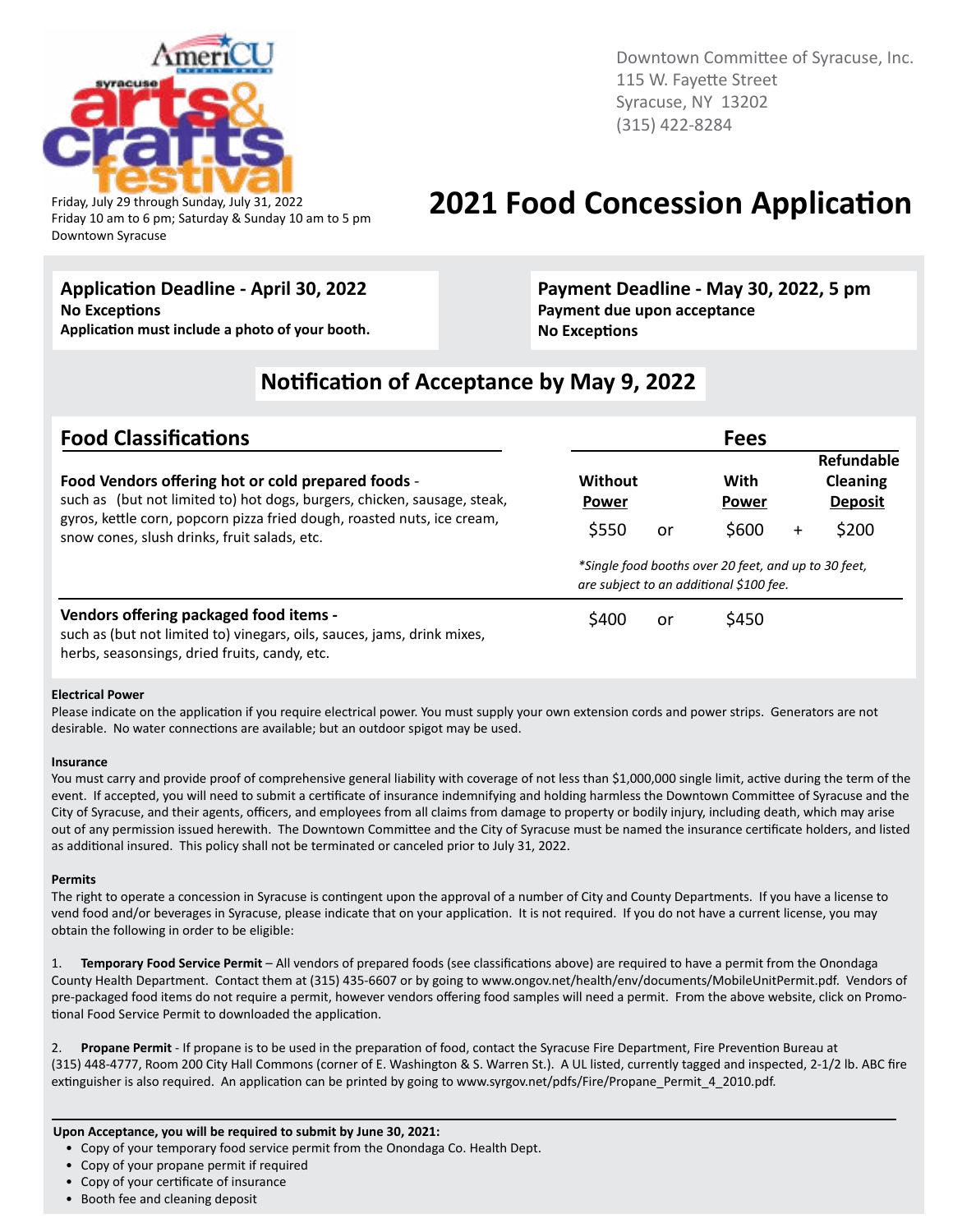

### **Food Vendor Regulations**

The Syracuse Arts & Crafts Festival is a nationally-ranked fine art and craft show and we will hold food vendors to the same high standards as the arts and crafts exhibitors.

The Following rules and regulations apply to all food vendors:

- 1. Show hours are 10 am to 6 pm on Friday and 10 am to 5 pm on Saturday & Sunday. Vehicles must be removed from the Festival area during these times.
- 2. Vendors of prepared foods must place tarps on the floor of your booth and sidewalk areas at all times to keep grease and food from the pavement. Failure to tarp your booth space will result in automatic forfeiture of your cleaning deposit.
- 3. Cardboard boxes must be broken down and tied together at the end of each day.
- 4. Vendors must bring their own trash cans. Trash cans on the premises are not for vendors' use.
- 5. Vendors must comply with all Onondaga County Health Department regulations.
- 6. Vendors must comply with all Syracuse Fire Department regulations.
- 7. You will be supplied with a Vehicle Identification card. This must be visible on the dash of your vehicle for the duration of the Festival.
- 8. You are responsible for keeping your area clean and sanitary at all times.
- 9. Acceptance to participate this year does not guarantee acceptance in subsequent years.
- 10. Vendor spaces cannot be reserved. Placement is not guaranteed from one year to the next, and are subject to change.

Failure to comply with the regulations outlined above could result in the forfeiture of your cleaning deposit, or the right to participate in future years.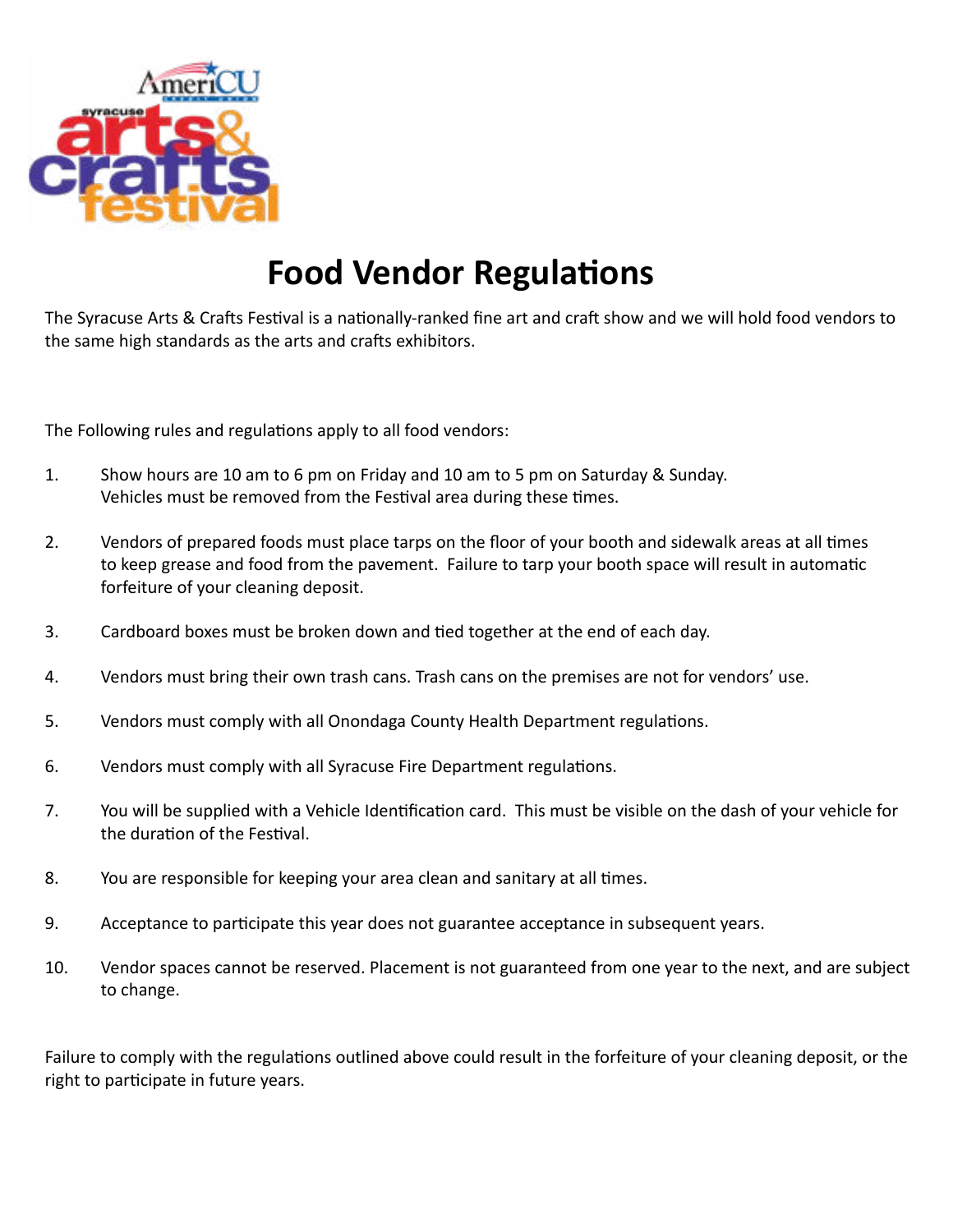

Downtown Committee of Syracuse, Inc. 115 W. Fayette Street Syracuse, NY 132023 (315) 422-8284

## **2022 Food Concession Application**

| Name                                                                                                                                                                                                                                                                                                                                                                                                                                                                                                                                                                                                                                                                                                                                                                                                                                                                                                                            |                  |              |                 |              |                   |
|---------------------------------------------------------------------------------------------------------------------------------------------------------------------------------------------------------------------------------------------------------------------------------------------------------------------------------------------------------------------------------------------------------------------------------------------------------------------------------------------------------------------------------------------------------------------------------------------------------------------------------------------------------------------------------------------------------------------------------------------------------------------------------------------------------------------------------------------------------------------------------------------------------------------------------|------------------|--------------|-----------------|--------------|-------------------|
| Name of Concession                                                                                                                                                                                                                                                                                                                                                                                                                                                                                                                                                                                                                                                                                                                                                                                                                                                                                                              |                  |              |                 |              |                   |
| Address                                                                                                                                                                                                                                                                                                                                                                                                                                                                                                                                                                                                                                                                                                                                                                                                                                                                                                                         |                  | <b>City</b>  |                 | <b>State</b> | Zip               |
| Daytime Telepohone                                                                                                                                                                                                                                                                                                                                                                                                                                                                                                                                                                                                                                                                                                                                                                                                                                                                                                              |                  | Email        |                 |              |                   |
| Do you have a current City of Syracuse vending license? (Not required)                                                                                                                                                                                                                                                                                                                                                                                                                                                                                                                                                                                                                                                                                                                                                                                                                                                          |                  |              |                 | Yes          | <b>No</b>         |
| Vehicle you will use to enter the festival area                                                                                                                                                                                                                                                                                                                                                                                                                                                                                                                                                                                                                                                                                                                                                                                                                                                                                 |                  | <b>Truck</b> | Van             | Auto         | <b>Food Truck</b> |
| Make/Model                                                                                                                                                                                                                                                                                                                                                                                                                                                                                                                                                                                                                                                                                                                                                                                                                                                                                                                      |                  |              | License Plate # |              |                   |
|                                                                                                                                                                                                                                                                                                                                                                                                                                                                                                                                                                                                                                                                                                                                                                                                                                                                                                                                 |                  |              |                 |              |                   |
| Food Vendor Classification (See Food Classifications on page 1)<br>Vendor offering packaged food items<br>Food Vendor offering prepared foods<br>\$400 without power; \$450* with power<br><b>OR</b><br>Number of 20' x 20' spaces requested<br>Number of 10' x 10' spaces requested<br>(Limit - 2)<br>(Limit - 2) at \$550* each without power;<br>\$600* each with power<br>*Note: Booth Fees for Prepared or Packaged food vendors<br>Single food booths over 20 feet, and up to<br>are due upon acceptance and should not be submitted with<br>30 feet, are subject to an additional \$100<br>fee. Check this box, if applicable.<br>application.<br>Attach a complete list of all food and beverage items to be sold.<br>Booth - Description of your booth. A CURRENT PHOTO IS REQUIRED WITH ALL APPLICATIONS.<br><b>Booth Dimensions:</b><br>Length<br>Width<br>Height<br><b>Food Truck</b><br>Check One:<br>Tent<br>Cart |                  |              |                 |              |                   |
| <b>Power Required?</b>                                                                                                                                                                                                                                                                                                                                                                                                                                                                                                                                                                                                                                                                                                                                                                                                                                                                                                          | Yes (If yes,     |              | No, don't       |              | No, bringing my   |
|                                                                                                                                                                                                                                                                                                                                                                                                                                                                                                                                                                                                                                                                                                                                                                                                                                                                                                                                 | complete page 2) |              | need it         |              | own generator     |
| I hereby agree to comply with the regulations for this event as outlined in the attached letter or as expressed by representatives of the<br>Downtown Committee of Syracuse, Inc., the City of Syracuse, or the County of Onondaga. Acceptance to participate this year does not<br>guarantee acceptance in subsequent years. Booth locations are subject to change and corner spaces are not guaranteed.                                                                                                                                                                                                                                                                                                                                                                                                                                                                                                                       |                  |              |                 |              |                   |
| <b>Applicant Signature</b>                                                                                                                                                                                                                                                                                                                                                                                                                                                                                                                                                                                                                                                                                                                                                                                                                                                                                                      |                  |              |                 |              | Date              |
| Application Deadline: May 31, 2022 - Application must include current photo of your booth.<br>Submit to: Downtown Committee of Syracuse, 115 W. Fayette Street, Syracuse, NY 13202                                                                                                                                                                                                                                                                                                                                                                                                                                                                                                                                                                                                                                                                                                                                              |                  |              |                 |              |                   |